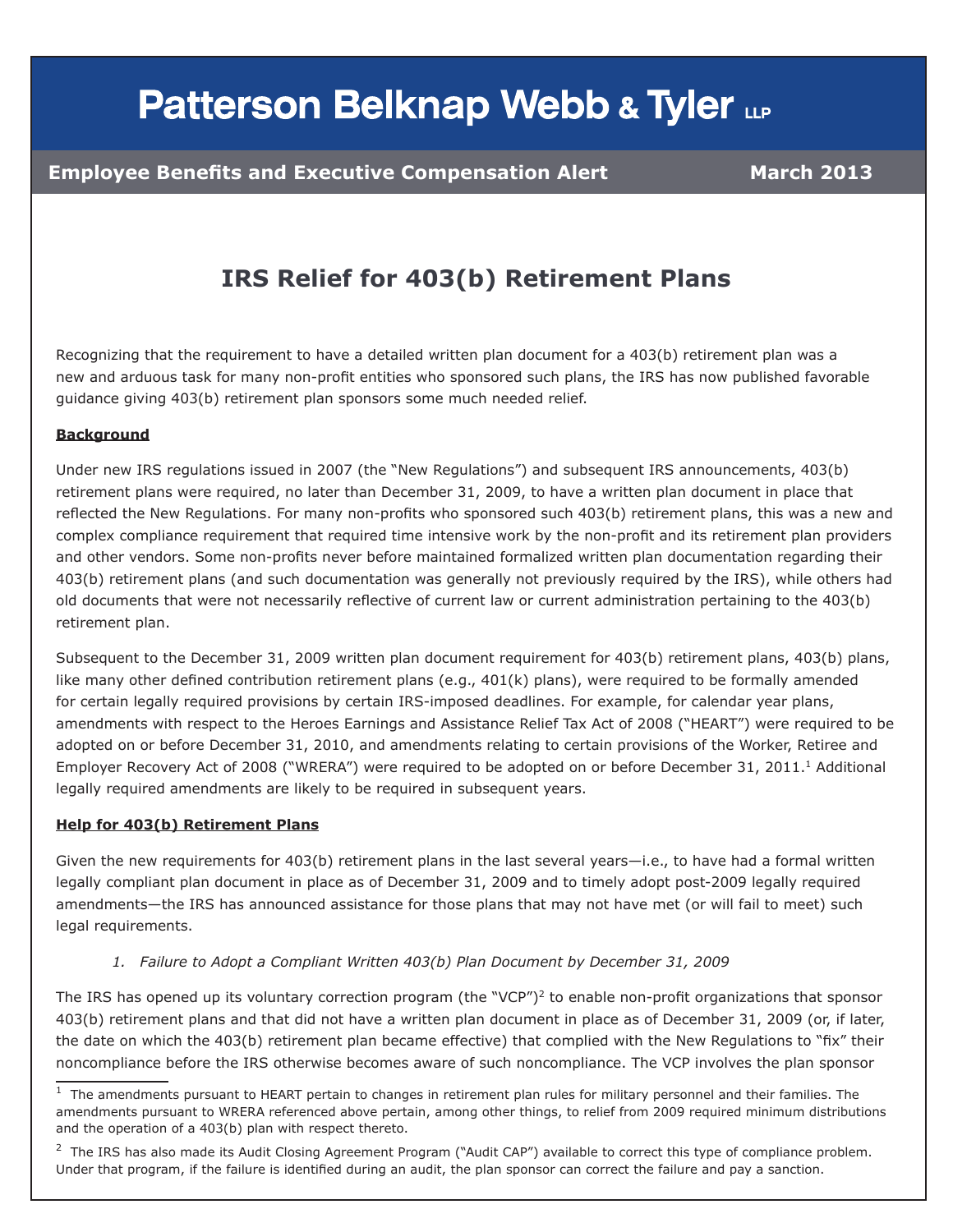completing and submitting an application to the IRS and paying a fee, which fee is likely to be significantly less than the penalties that could apply if the IRS were to otherwise find out about such noncompliance.

The IRS has given further relief for 403(b) retirement plans to incentivize prompt compliance by providing that if a plan sponsor files under the VCP on or before December 31, 2013 for failure to adopt a written plan document that complies with the New Regulations, then the fees for such VCP are reduced by 50%. The chart below shows the fees that would apply for this type of VCP filing:

| <b>Number of Plan Participants</b> | <b>Regular Fee</b> | 403(b) Plan Fee if File for Plan<br>Document Failure by 12/31/2013 |
|------------------------------------|--------------------|--------------------------------------------------------------------|
| 20 or fewer                        | \$750              | \$375                                                              |
| 21 to 50                           | \$1,000            | \$500                                                              |
| 51 to 100                          | \$2,500            | \$1,250                                                            |
| 101 to 500                         | \$5,000            | \$2,500                                                            |
| $501 - 1,000$                      | \$8,000            | \$4,000                                                            |
| $1,001 - 5,000$                    | \$15,000           | \$7,500                                                            |
| $5,001 - 10,000$                   | \$20,000           | \$10,000                                                           |
| Over 10,001                        | \$25,000           | \$12,500                                                           |

#### *2. Failure to Timely Adopt Legally Required Amendments After 2009*

As mentioned above, 403(b) retirement plans were required to adopt certain legally required amendments since January 1, 2010 and may be required to adopt additional amendments in the near future. For 403(b) plans that either have not yet adopted such amendments or adopt them after the IRS-imposed deadline, the plan document can be considered compliant for these purposes if the following criteria is met:

- a. A formal written plan document was in place as of December 31, 2009 that was intended to satisfy the requirements of the New Regulations or the employer failed to timely adopt such a plan document but corrects the failure under the VCP described above;
- b. The post-2009 legally required amendments, when adopted, are made retroactive to the relevant legally required effective date;
- c. The plan sponsor—when the IRS formally makes such options available—either:
	- i. Adopts a 403(b) retirement plan prototype document (i.e., a standardized plan document with an adoption agreement provided by a vendor) that has been pre-approved by the IRS. The availability of this option would seem to be at least another year away; or
	- ii. Applies for an individual determination letter from the IRS to document that its 403(b) retirement plan is in good order. The availability of this application process is anticipated to be several years away.

The date by which either (i) or (ii) must be done is technically referred to as the end of the plan's "remedial amendment period"; and

d. The post-2009 legally required amendments are adopted on or before the plan's remedial amendment period (described in (c) above), which, again, may be several years away.

## **Patterson Belknap Webb & Tyler LLP**